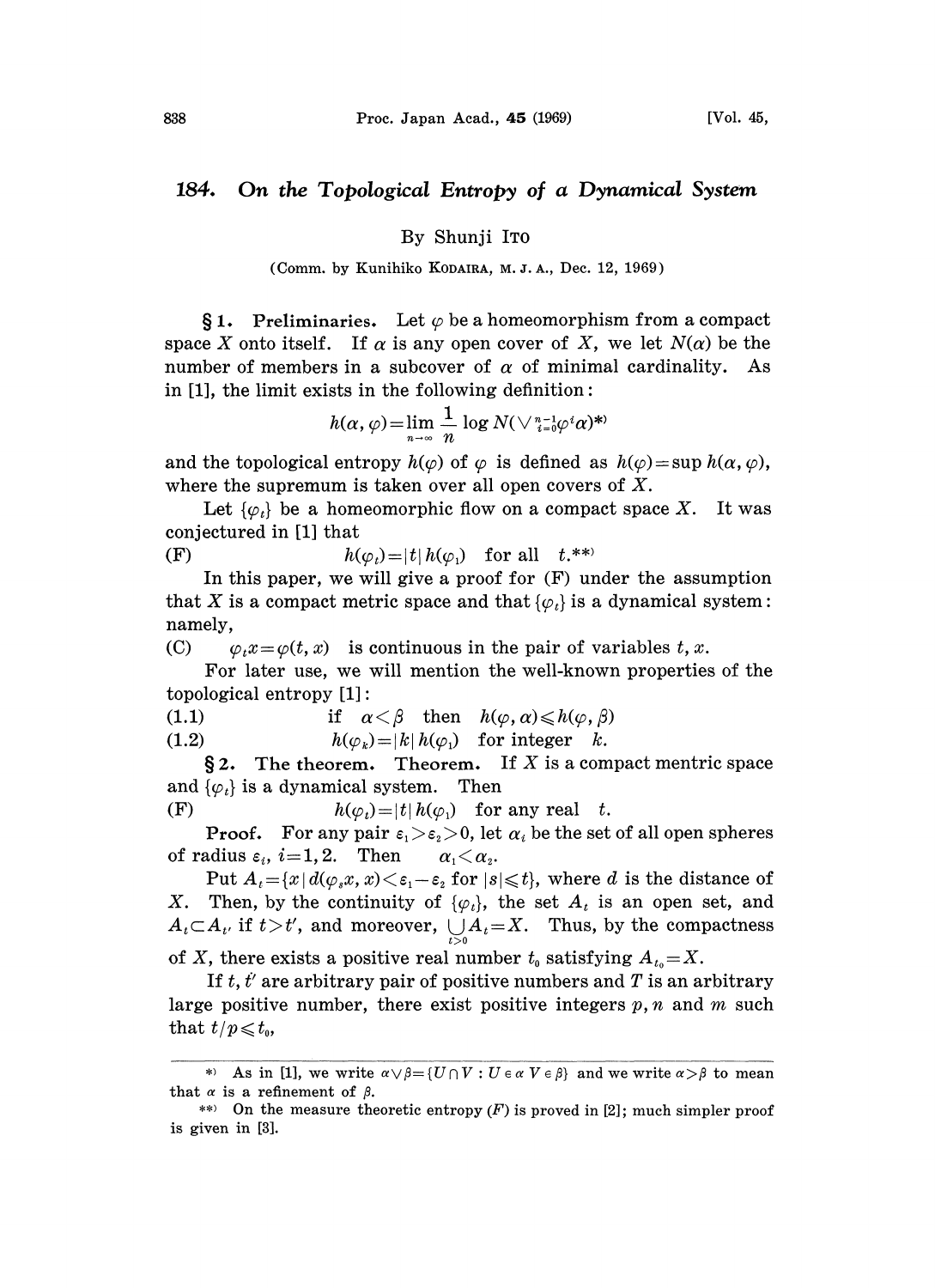$T-t/p \leqslant (m-1)t/p < T$  and  $T-t' \leqslant (n-1)t' < T$ . Consequently, there exists a subsequence  $\{m_k\}_{k=0}^{n-1}$  of  $1, 2, \dots, m$  such that

$$
|kt'-m_k(t/p)|\leqslant t_0 \quad \text{for} \quad k=1,2,\cdots,n-1.
$$

We will show that

 $N(\alpha_1 \vee \varphi_{t'}\alpha_1 \vee \cdots \vee \varphi_{n-1} \alpha_n) \leq N(\alpha_2 \vee \varphi_{m_1(t/p)}\alpha_2 \vee \cdots \vee \varphi_{m_{n-1}(t/p)}\alpha_2).$ 

Let  $\{A_1, A_2, \dots, A_r\}$  be a minimal subover of

$$
\alpha_2 \vee \varphi_{m_1(t/p)} \alpha_2 \vee \cdots \vee \varphi_{m_{n-1}(t/p)} \alpha_2.
$$

A set  $A_i$  is written

 $A_i = A_0^{(i)} \cap \varphi_{m_1(t/p)} A_1^{(i)} \cap \cdots \cap \varphi_{m_{(n-1)}(t/p)} A_{n-1}^{(i)}$  $A_k^{(i)} \in \alpha_i \quad i \!=\! 1,2,\,\cdots\,,r. \quad k \!=\! 0,1,2,\cdots\!,n \!-\! 1.$ 

Now for each  $A_k^{(i)}$  there exists a  $B_k^{(i)}$  which belongs to  $\alpha_1$  and has the same center as the sphere  $A_k^{(i)}$ .

It follows from  $|m_k(t/p)-kt'| \leq t_0$  that

$$
\varphi_{m_k(t/p)-kt'}A_k^{(i)} \subset B_k^{(i)}
$$
 and  $\varphi_{m_k(t/p)}A_k^{(i)} \subset \varphi_{kt'}B_k^{(i)}$ .

 $\text{Thus } B_0^{\scriptscriptstyle (i)} \cap \varphi_{\scriptscriptstyle t'} B_1^{\scriptscriptstyle (i)} \cap \cdots \cap \varphi_{\scriptscriptstyle (n-1)t'} B_{n-1}^{\scriptscriptstyle (i)} {\supset} A_0^{\scriptscriptstyle (i)} \cap \varphi_{\scriptscriptstyle m_1(t/p)} A_1^{\scriptscriptstyle (i)} \cap$  $\cdots \cap \varphi_{m_{n-1}(t/p)}A_{n-1}^{(i)}$  for  $i=1,2,\ldots,r$ .

We thus obtain the relation

(2.1)  $\log N(\alpha_1 \vee \varphi_t, \alpha_1 \vee \cdots \vee \varphi_{n-1} \vee \alpha)$  $\leqslant$ log  $N(\alpha_{2}\vee\varphi_{(t/p)}\alpha_{2}\vee\varphi_{2(t/p)}\alpha_{2}\vee\cdots\vee\varphi_{m-1(t/p)}\alpha_{2}).$ 

Since  $\lim_{T \to \infty} T/n = t'$  and  $\lim_{T \to \infty} T/m = t/p$ , by dividing both sides of

(2.1) by T and then letting  $T\rightarrow\infty$ , we obtain the relation

$$
\frac{1}{t'} h(\varphi_{t'}, \alpha_1) \leqslant \frac{1}{(t/p)} h(\varphi_{t/p}, \alpha_2).
$$

Since  $\varepsilon_1 > \varepsilon_2 > 0$  are arbitrary, it follows from the definition of the topological entropy that

$$
\frac{1}{t'}\, h(\varphi_{t'}, \alpha_i) \leqslant \frac{1}{(t/p)}\, h(\varphi_{t/p})
$$
 and 
$$
\frac{1}{t'}\, h(\varphi_{t'}) \leqslant \frac{1}{(t/p)}\, h(\varphi_{t/p})
$$

By the formular (1.2), we then get  $\frac{1}{t'} h(\varphi_t) \leqslant \frac{1}{t} h(\varphi_t)$ . Reversing the role of t and t' in the argument above, we also obtain  $\frac{1}{\mu} h(\varphi_t)$  $\frac{1}{t} h(\varphi_t)$ ; therefore, it follows that  $\frac{1}{t} h(\varphi_t) = \frac{1}{t'} h(\varphi_{t'})$  for any pair t,  $t' > 0$ . In particular,  $\frac{1}{t} h(\varphi_t) = h(\varphi_1)$  for any

Since in general  $h(\varphi) = h(\varphi^{-1})$  holds for a homeomorphism we finally get  $\frac{1}{|t|}h(\varphi_t) = h(\varphi_1)$  for all real  $t(\pm 0)$ . q.e.d.  $|l|$